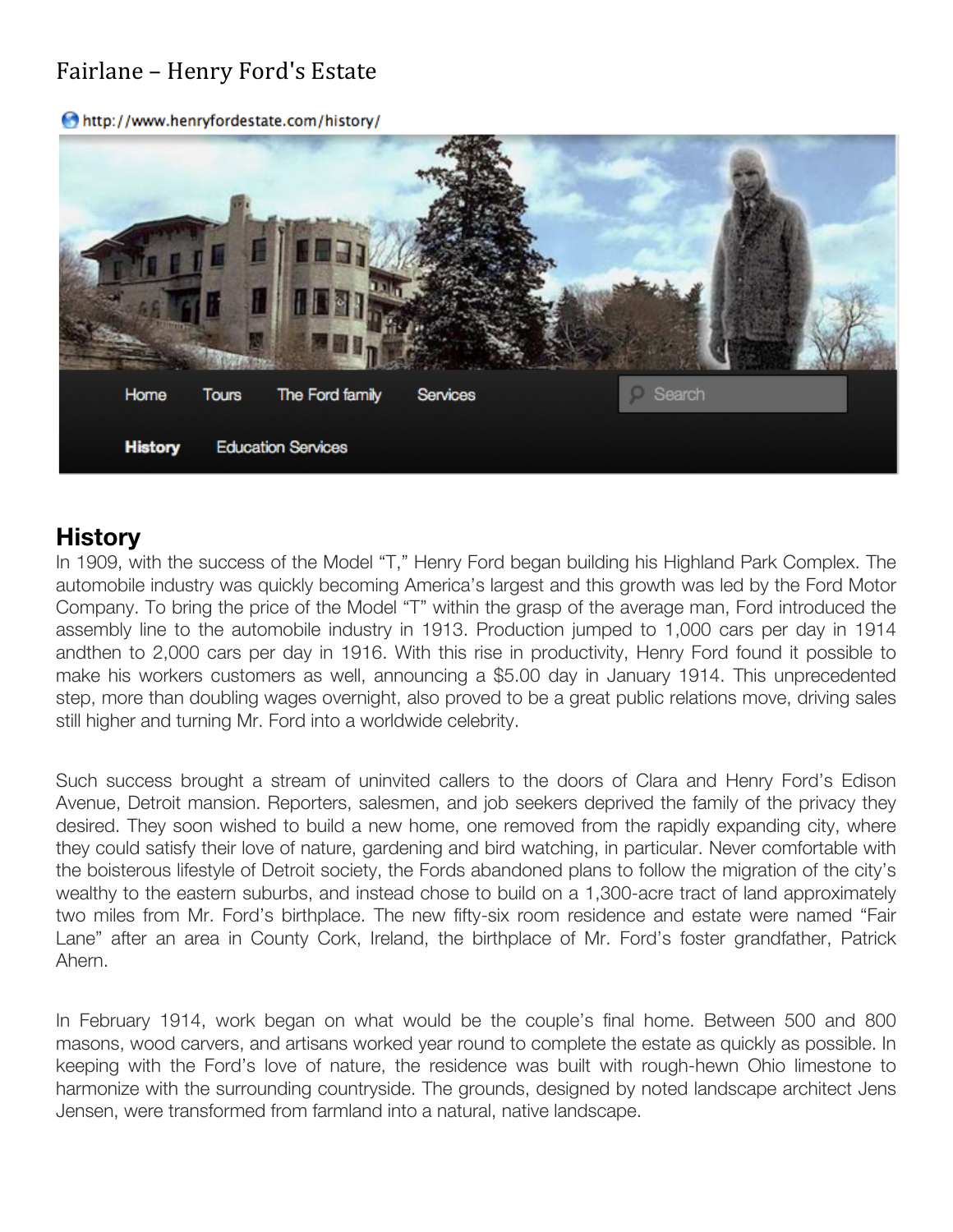## Fairlane - Henry Ford's Estate

Fair Lane is neither the largest nor the most opulent house of its era. Mr. Ford was proud of his simple tastes and felt no need to flaunt his substantial wealth. He cautioned the architects against building lavishly; the residence's total cost was not to exceed \$250,000. Despite this directive, at the time of completion the building cost \$1,875,000. Interior decorating cost an additional \$175,000 with property development and landscaping adding another \$370,000 to the final bill. By January 1916, the Fords were completely settled into their new home.During the Fords' residency, Fair Lane bustled with activity. In addition to the residence and its powerhouse, the estate included a summer house, man-made lake, staff cottages, gatehouse, pony barn, skating house, greenhouse, root cellar, vegetable garden, thousand-plant peony garden, ten thousand plant rose garden, a "Santa'sWorkshop" for Christmas celebrations, maple sugar shack, working farm for the Ford grandchildren built to their scale, agricultural research facilities, and five hundred birdhouses to satisfy Mr. Ford's interest in ornithology.

Because the Fords designed the residence to be so private and self-contained, it is uncertain how large of a staff was retained to run the estate. About a half-dozen people worked in the residence, and technicians, stokers, and electricians were always on duty in the estate's powerhouse. A considerably larger staff was needed to maintain the extensive gardens of the estate. Up to twenty-five men tended the grounds on a seasonal basis, but exact numbers are difficult to determine due to Mr. Ford's practice of augmenting the staff with people temporarily pulled from his assembly lines.

Henry Ford enjoyed Fair Lane for over thirty years until his death in 1947. When Mrs. Ford died three years later, her grandchildren commissioned Parke-Bernet Galleries of New York to conduct an auction of the home's furnishings.

In 1952, the Ford Motor Company purchased the estate from the heirs and, after renovating parts of the interior, established its corporate archives in the residence. Ford Archives stayed until 1957, when the company donated the residence, powerhouse, 210 acres, and \$6.5 million to the University of Michigan for the creation of the Dearborn campus. In 1963 a local group, the "Women of Fair Lane," persuaded university officials to allow tours of the home, which lasted for three years, when Ford Motor Company and the University of Michigan reacquired some of the rooms for administrative purposes. The Henry Ford Estate, including 72 of the original 1,300 acres, was designated a National Historic Landmark in 1966. Public tours of the historic home were re-introduced in the 1970s. Since then, a limited staff, generous contributors, and approximately 250 volunteers successfully continue the process of rebuilding the estate and reviving its former splendor.

Work has been undertaken to preserve and protect the site for future generations. Interior rooms and five acres of gardens and grounds have been renewed and restored. Critical infrastructure repairs have been completed. Just recently, the 1915 Powerhouse began generating electricity again. The tremendous strides that have been made are significant and, in large measure, are driven by the importance of the Henry Ford Estate, as a National Historic Landmark, to the local and world community.